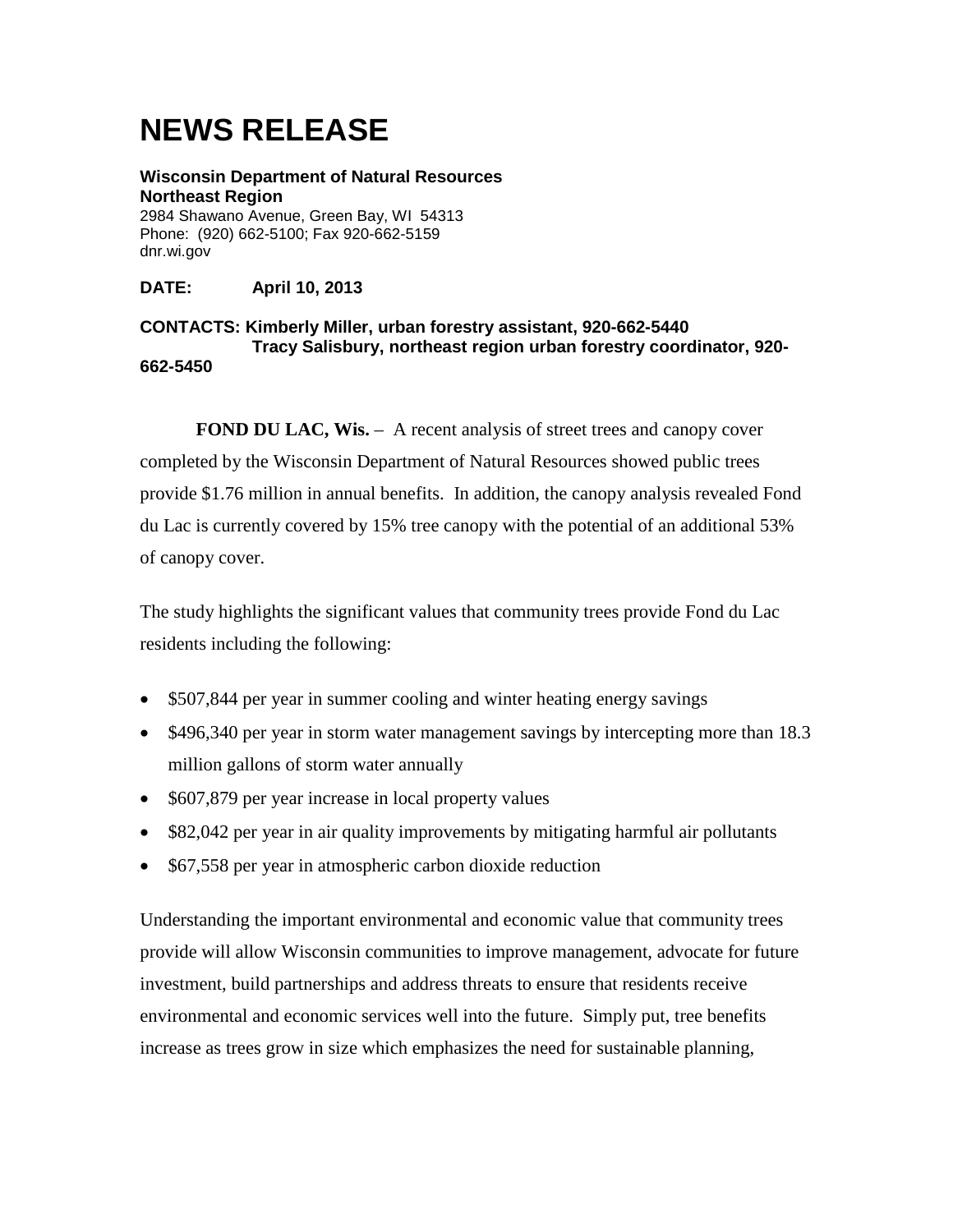Fond du Lac residents can learn more about these studies and other regional and individual [community tree canopy results](http://www.itreetools.org/resources/reports/WDNR_GreenBay_Metro.pdf) at

[http://www.itreetools.org/resources/projects.php.](http://www.itreetools.org/resources/projects.php) In addition, they can see how they can help by visiting the Wisconsin DNR Urban and Community [website.](http://dnr.wi.gov/topic/UrbanForests/) The analysis was conducted utilizing the [i-Tree Streets & Canopy](http://www.itreetools.org/) software developed by the USDA Forest Service. i-Tree is a state-of-art, peer-reviewed, free software suite designed to quantify community tree ecosystem services.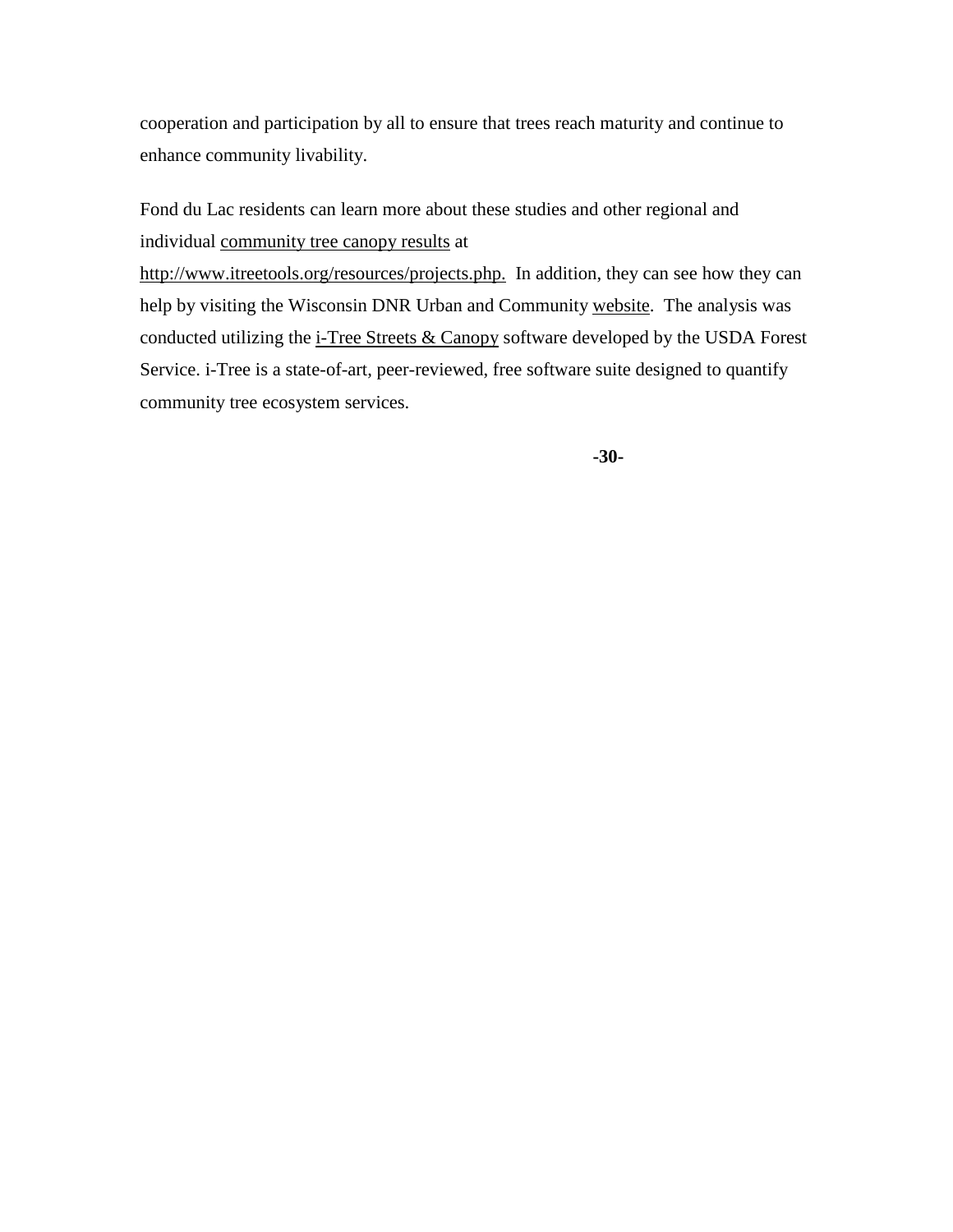**Wisconsin Department of Natural Resources Northeast Region** 2984 Shawano Avenue, Green Bay, WI 54313 Phone: (920) 662-5100; Fax 920-662-5159 dnr.wi.gov

**DATE: April 10, 2013**

**CONTACTS: Kimberly Miller, urban forestry assistant, 920-662-5440 Tracy Salisbury, northeast region urban forestry coordinator, 920- 662-5450**

**MARINETTE, Wis.** - A recent analysis of street trees and canopy cover completed by the Wisconsin Department of Natural Resources showed public trees provide \$283,690 in annual benefits. In addition, the canopy analysis revealed Marinette is currently covered by 30% tree canopy with the potential of an additional 41% of canopy cover.

The study highlights the significant values that community trees provide Marinette residents including the following:

- \$82,468 per year in summer cooling and winter heating energy savings
- \$84,539 per year in storm water management savings by intercepting more than 3.1 million gallons of storm water annually
- \$92,171 per year increase in local property values
- \$13,760 per year in air quality improvements by mitigating harmful air pollutants
- \$10,752 per year in atmospheric carbon dioxide reduction

Understanding the important environmental and economic value that community trees provide will allow Wisconsin communities to improve management, advocate for future investment, build partnerships and address threats to ensure that residents receive environmental and economic services well into the future. Simply put, tree benefits increase as trees grow in size which emphasizes the need for sustainable planning,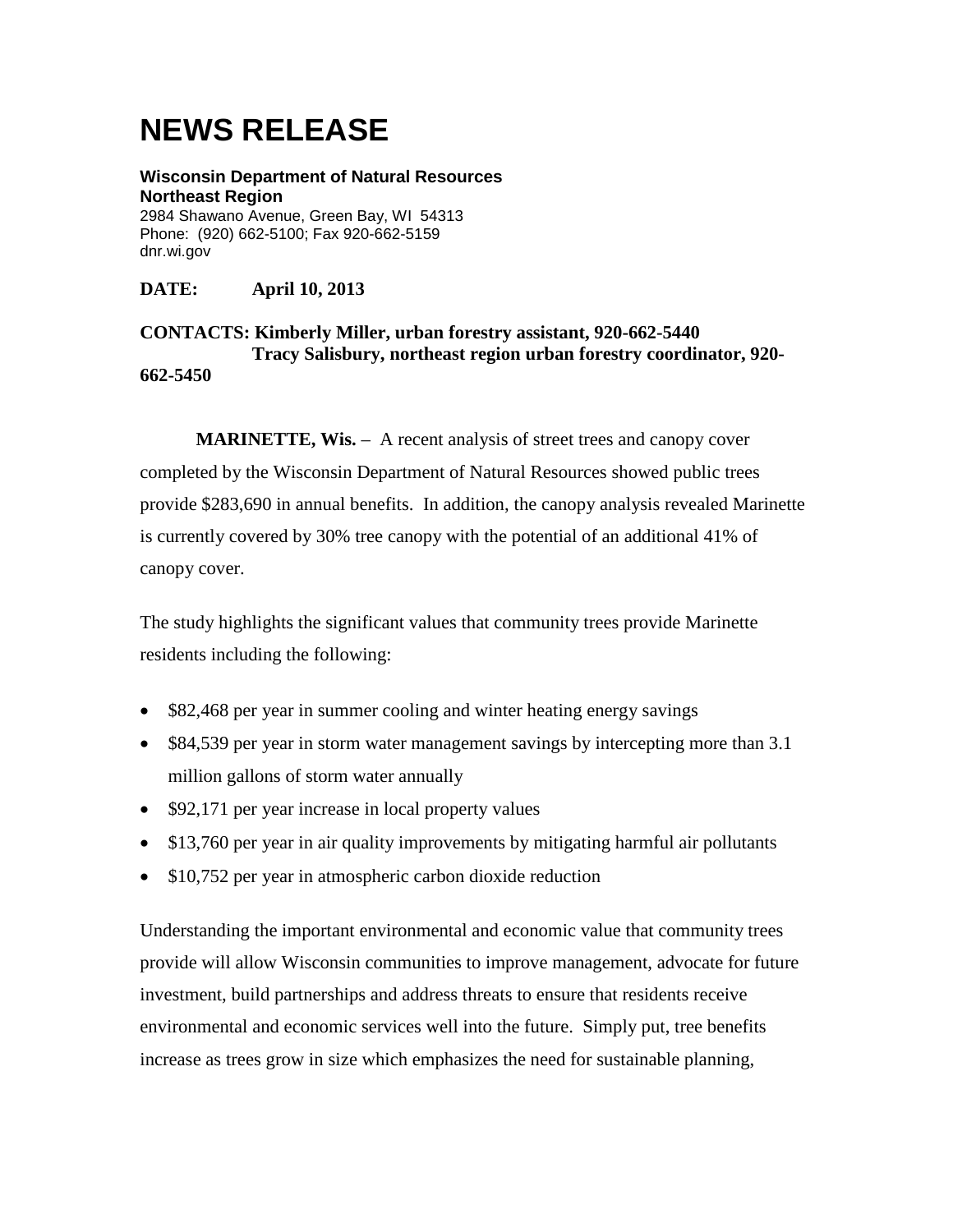Marinette residents can learn more about these studies and other regional and individual [community tree canopy results](http://www.itreetools.org/resources/reports/WDNR_GreenBay_Metro.pdf) at [http://www.itreetools.org/resources/projects.php.](http://www.itreetools.org/resources/projects.php) In addition, they can see how they can help by visiting the Wisconsin DNR Urban and Community [website.](http://dnr.wi.gov/topic/UrbanForests/) The analysis was conducted utilizing the [i-Tree Streets & Canopy](http://www.itreetools.org/) software developed by the USDA Forest Service. i-Tree is a state-of-art, peer-reviewed, free software suite designed to quantify community tree ecosystem services.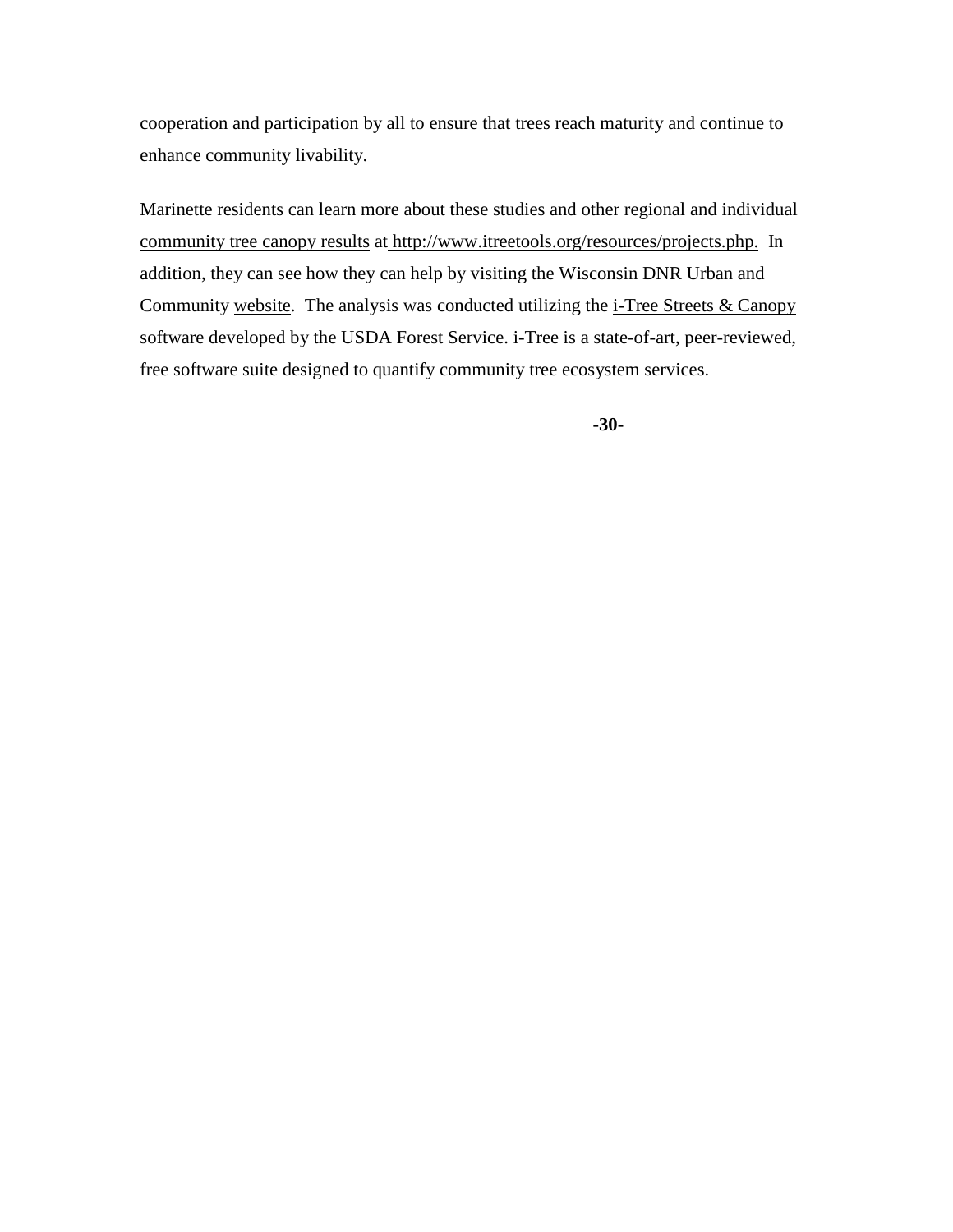**Wisconsin Department of Natural Resources Northeast Region** 2984 Shawano Avenue, Green Bay, WI 54313 Phone: (920) 662-5100; Fax 920-662-5159 dnr.wi.gov

**DATE: April 10, 2013**

**CONTACTS: Kimberly Miller, urban forestry assistant, 920-662-5440 Tracy Salisbury, northeast region urban forestry coordinator, 920- 662-5450**

**OSHKOSH, Wis.** – A recent analysis of street trees and canopy cover completed by the Wisconsin Department of Natural Resources showed public trees provide \$335,268 in annual benefits. In addition, the canopy analysis revealed Oshkosh is currently covered by 18% tree canopy with the potential of an additional 49% of canopy cover.

The study highlights the significant values that community trees provide Oshkosh residents including the following:

- \$103,183 per year in summer cooling and winter heating energy savings
- \$92,722 per year in storm water management savings by intercepting more than 3.4 million gallons of storm water annually
- \$109,762 per year increase in local property values
- \$16,332 per year in air quality improvements by mitigating harmful air pollutants
- \$13,269 per year in atmospheric carbon dioxide reduction

Understanding the important environmental and economic value that community trees provide will allow Wisconsin communities to improve management, advocate for future investment, build partnerships and address threats to ensure that residents receive environmental and economic services well into the future. Simply put, tree benefits increase as trees grow in size which emphasizes the need for sustainable planning,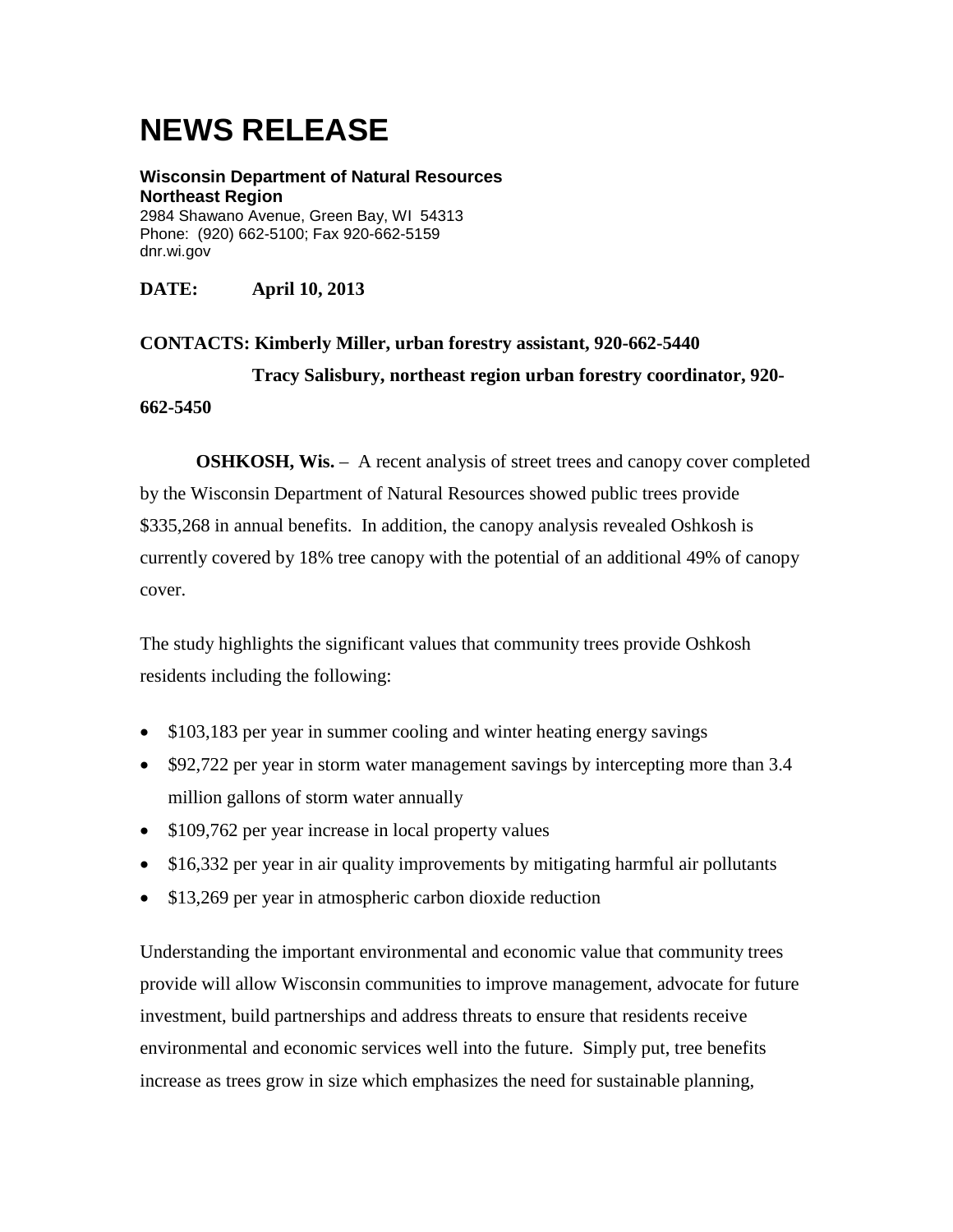Oshkosh residents can learn more about these studies and other regional and individual [community tree canopy results](http://www.itreetools.org/resources/reports/WDNR_GreenBay_Metro.pdf) at [http://www.itreetools.org/resources/projects.php.](http://www.itreetools.org/resources/projects.php) In addition, they can see how they can help by visiting the Wisconsin DNR Urban and Community [website.](http://dnr.wi.gov/topic/UrbanForests/) The analysis was conducted utilizing the  $i$ -Tree Streets & Canopy software developed by the USDA Forest Service. i-Tree is a state-of-art, peer-reviewed, free software suite designed to quantify community tree ecosystem services.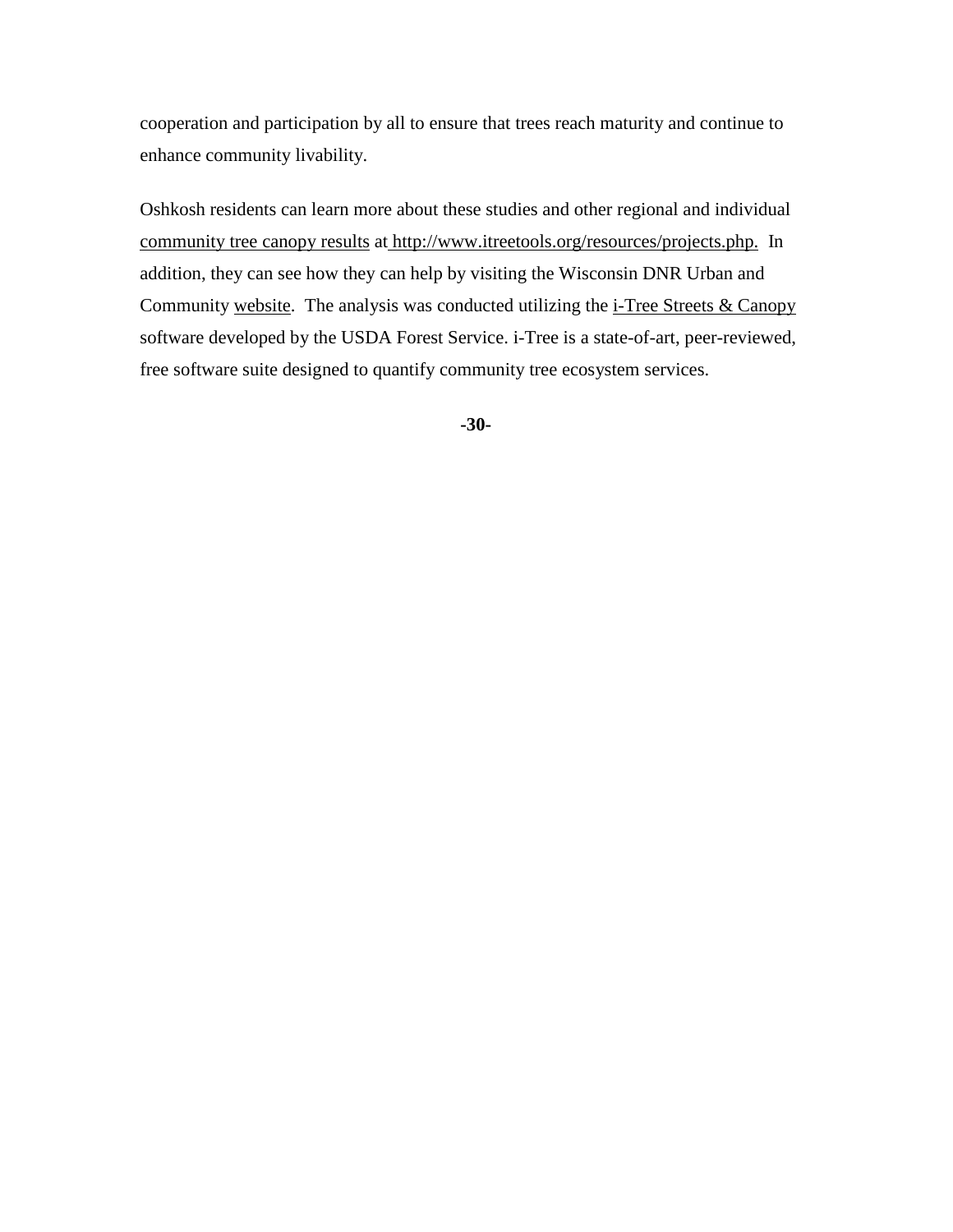**Wisconsin Department of Natural Resources Northeast Region** 2984 Shawano Avenue, Green Bay, WI 54313 Phone: (920) 662-5100; Fax 920-662-5159 dnr.wi.gov

**DATE: April 10, 2013**

**CONTACTS: Kimberly Miller, urban forestry assistant, 920-662-5440 Tracy Salisbury, northeast region urban forestry coordinator, 920- 662-5450**

**SHAWANO, Wis.** – A recent analysis of street trees and canopy cover completed by the Wisconsin Department of Natural Resources showed public trees provide \$68,503 in annual benefits. In addition, the canopy analysis revealed Shawano is currently covered by 33% tree canopy with the potential of an additional 44% of canopy cover.

The study highlights the significant values that community trees provide Shawano residents including the following:

- \$20,414 per year in summer cooling and winter heating energy savings
- \$24,143 per year in storm water management savings by intercepting more than 890,000 gallons of storm water annually
- \$18,180 per year increase in local property values
- \$3,387 per year in air quality improvements by mitigating harmful air pollutants
- \$2,379 per year in atmospheric carbon dioxide reduction

Understanding the important environmental and economic value that community trees provide will allow Wisconsin communities to improve management, advocate for future investment, build partnerships and address threats to ensure that residents receive environmental and economic services well into the future. Simply put, tree benefits increase as trees grow in size which emphasizes the need for sustainable planning,